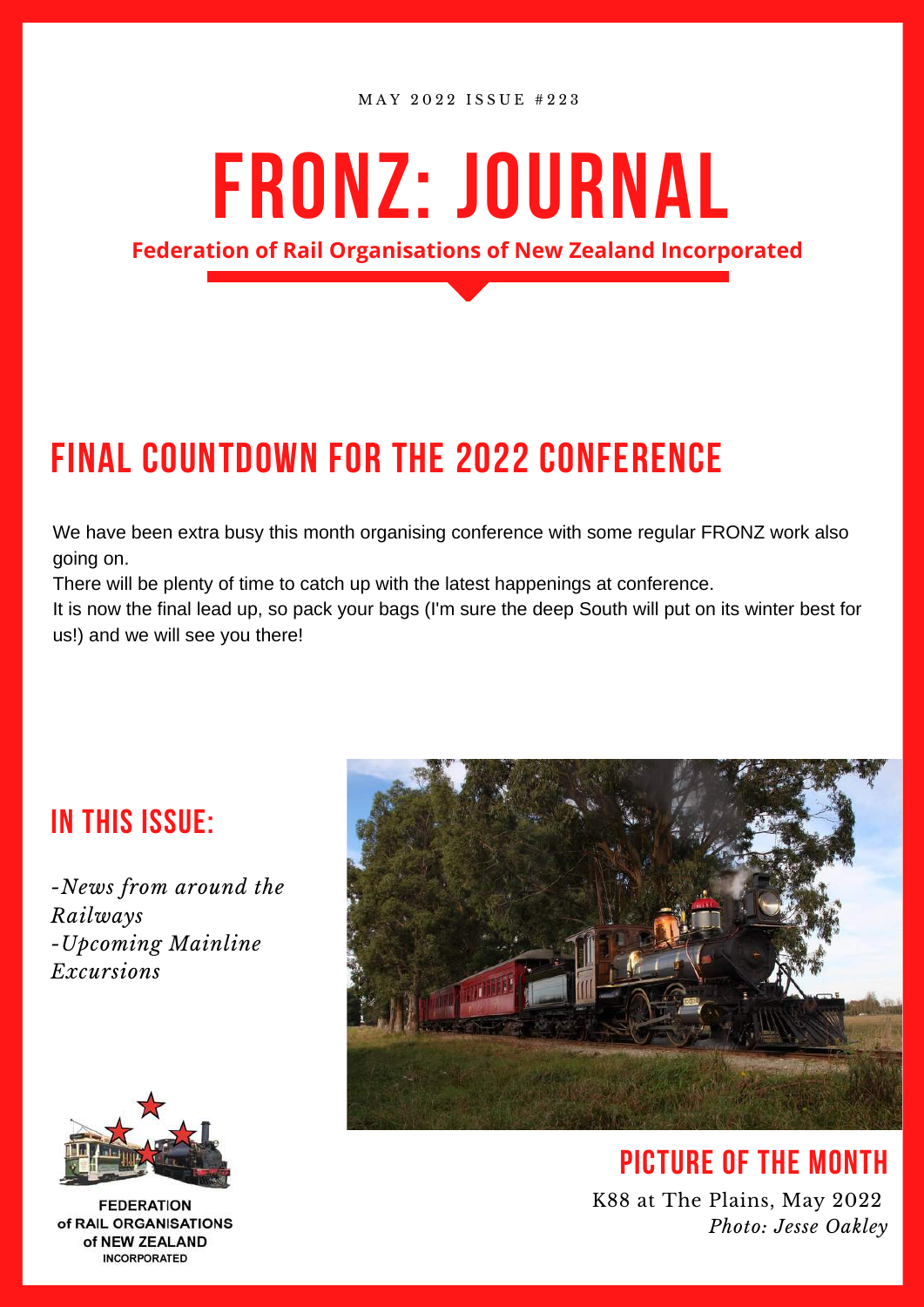# **REEFTON HISTORIC TRUST BOARD NEWS FROM AROUND THE RAILWAYS**

### *Quartzopolis Times, March 2022*

#### Oddfellows Hall

Last week the Trust has just finished the painting of the façade. This was the last piece of the building to be done as the rest of the building had been painted over the last few months. Andrew Lineham led the team to do the work on the building and also liaising with PB Painters Ltd who did the bulk of the work.

#### Railway Station

Preparing the perimeter of the railway station was a big job. But digging all the holes for the anchor and main piles I think was maybe a bigger job as the ground make up, is not made up of even size of stones. Some were big 300mm plus sizes and others were grains of sand with everything in between packed in there. With approx 48 holes dug, there was quite a bit of spoil dug up. Including the concrete and spoil that came out of the waiting room.

Some of the cleaner material become backfill between the platform and the new concrete block retaining wall. Before a layer of AP40 hardfill was installed on top to give a firm hard surface. When the spoil was getting dug out the piles that were supposed to hold up the station were either totally gone or just a portion of the original piles. The piles themselves would have been made from the local forests. Totara, silver pine to name a few. All new bearers and joists were installed along the front and back walls. Where the concrete floor was in the waiting room this has had new bearers and joists installed in the whole room as there was nothing in there before apart from concrete and fill.

A lot of discussion was held about how would we keep the ground touching the building again. Solution was to build a retaining wall, but timber or concrete block? The concrete block method was chosen as this was a better solution for the future. Long term the platform would need to be re-asphalted so it would have been difficult to asphalt on top of a timber retaining wall. A new foundation was dug and poured with starter rods in it over Labour weekend 2021. By the end of that weekend, we had a new concrete block retaining wall which sits off the building giving it a gap so the air can flow around. The following weekend a few of the team had a working bee and filled the blocks with concrete.

After the filling had set the trench was back filled and compacted with some of the clean material that was dug out of the waiting room. This was followed by a layer of AP40 hardfill which has given the platform a good solid base that will just need a little top up before the asphalt goes down at a later date.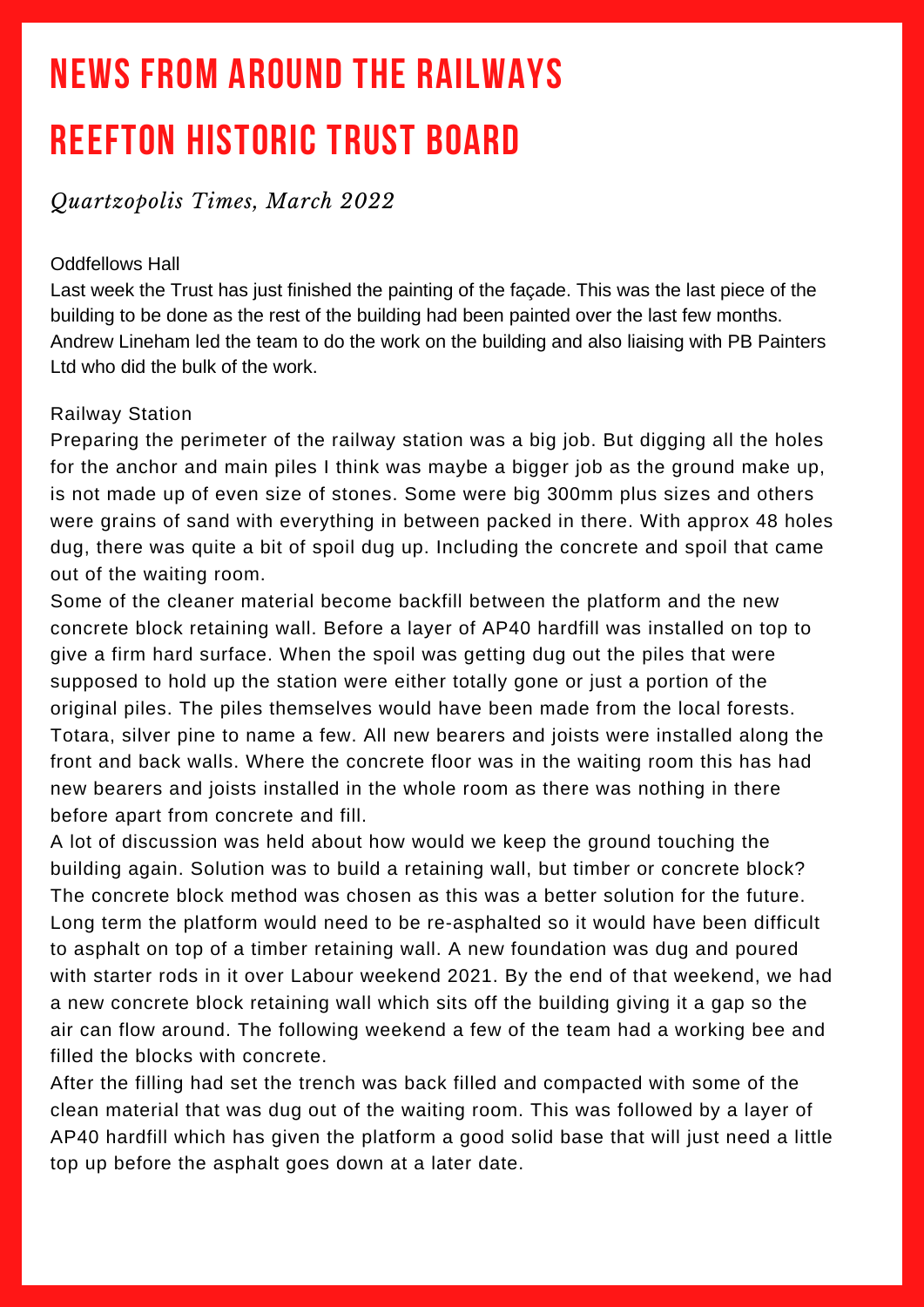# **REEFTON HISTORIC TRUST BOARD**

### *Cont.*

There are still some more small trimmings to go around the 2 big single doors, as these sections of timber were broken, missing or covered up by a sheet of metal. As you will see under the luggage room double doors there is some extra pieces of wood added underneath the sill. We found the sill was only being supported by half of the width which was by the floor joists. Over the years of having loaded luggage trolleys coming through the doors the sill had broken in half. So, this was glued and screwed back together and reinstalled. The sill in the waiting room at the other end of the station has had the same work done on it. The waiting room sill needed to be raised by approx 20mm as the old concrete floor was at the same height as the sill which is now the floor joist height. This involved cutting the doors in place. The main frame being rebated for the sill to slot in again and the floor joists altered. This should have been done before we had done the concrete retaining wall as it would have been easier to work this way around rather than having to stand at the back and look outwards. At the same time the floor was marked out for dwangs where the new sheets of plywood butt beside each other. Before the plywood floor went down insulation was installed to modernize and improve the future temperature of the station with the end result. With the concrete flooring being installed in here and our new floor is at a different height, there will be some tiding up on the fireplace hearth as it is not at the same level or tidy. We need to plaster the area first to level it out, but we are unsure if this will get raised up so becomes a thicker hearth of plaster or red bricks or something else. Anyway, it is a job for another time. Having the insulation in this room has made to quite noticeably warming apart from the holes around the hearth.

The Trust would like to thank all our team that have helped so far in getting the station back up to the standard that it is now. Also, the following companies that without their help or input would have cost the Trust thousands of \$\$ more: Phil Bordesley Builders; - piling contractor. MS Moore Contracting: - diggers, trucks, tracked dumper. Rosco Contracting: - dumping concrete, AP40, premix. Fenwick Reinforcing Christchurch: - Supply of reinforcing steel – FREE! Firth Industries Christchurch: - Supply of the concrete blocks at a sharp price. Hirepool Christchurch: - Concrete breaker. Dean Fraser: Donation of the Plywood. Unique landscaping Christchurch: - 300kg plate compactor, screws.



Left: Andrew Lineham & Dennis Wells in front of the newly painted Oddfellows Hall. Photo: Ine Lineham Right: The Railway Station mid works. Photo: Quartzopolis Times.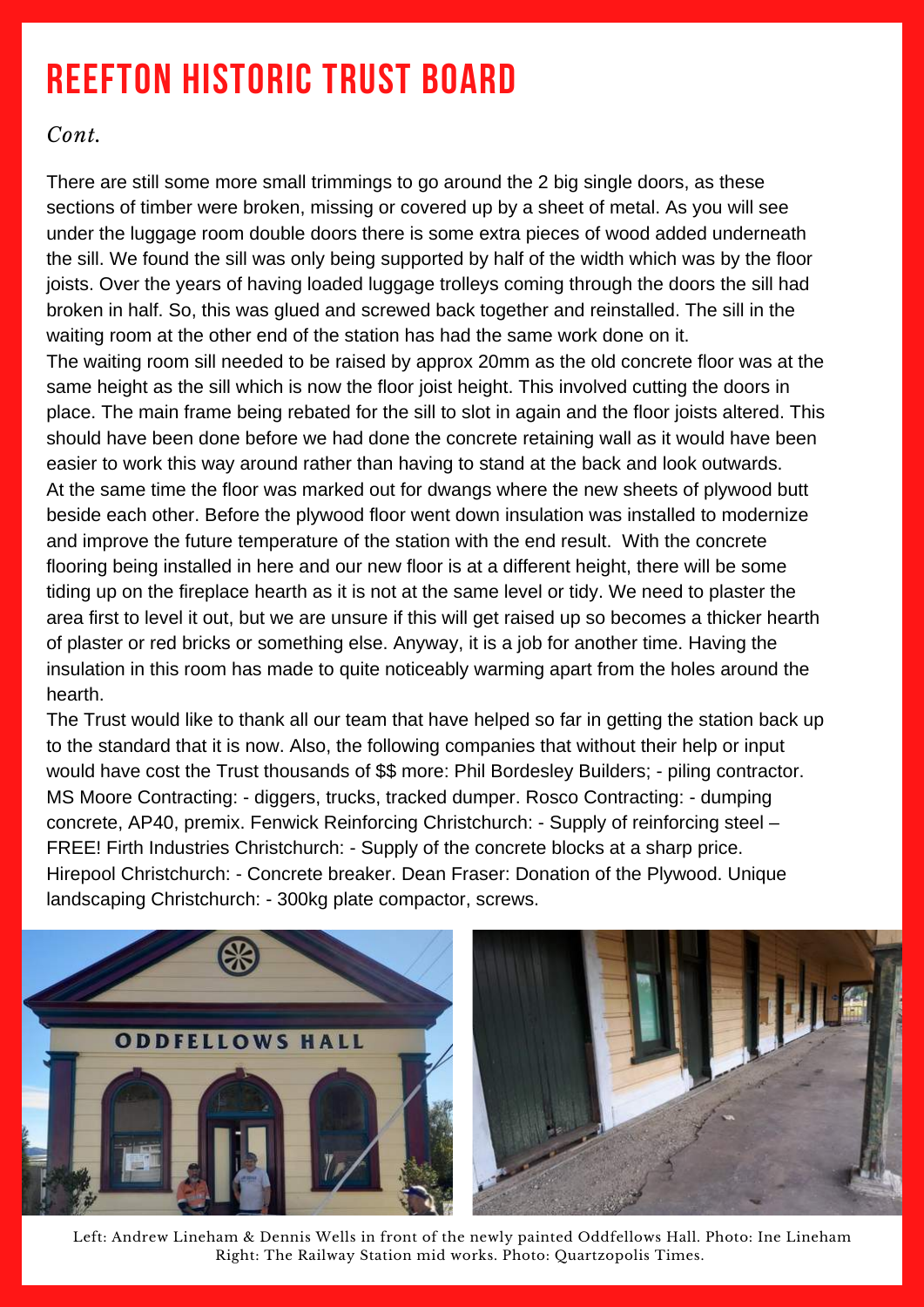# **GISBORNE CITY VINTAGE RAILWAY**

*Graeme Scott*

As we cancelled our 20th March excursion due to the rising Covid levels in this area, as well as Gisborne Railway Station being a RAT distribution center, more workshop time was available to catch up on other less urgent work. One item of work concerned our spare Westinghouse Brake Feed Valves, which have been waiting to be serviced and tested. Time was now available to build a test rig with a calibrated pressure gauge to test and set these valves up to the desired pressure.

We also have to maintain the railway crossing lights and alarms at the 5 light/alarm controlled crossings that we use here in Gisborne. As they deteriorate over time, especially with the salt air, they need regular maintenance and eventual overhaul. The nine weeks break in our excursion schedule meant spare time for some heavy-duty overhaul work on some of our spare light units.

More details of our current operating fleet have been added to our website <https://www.gcvr.org.nz/our-fleet>

Early April saw the Gisborne American Car Club host a visit by the Early Ford V8 Club, whose members came from all over the North Island. One item on their visit to Gisborne was a trip out to Muriwai using Wa165. Although Wa165 had not run for 9 weeks, the steam engine performed perfectly on a day with perfect weather conditions (unlike the stormy weather conditions that hit the East Coast 3 days later). The parking area at the rear of the station was rather crowded with Ford V8 vehicles for the afternoon. Our 3 trips over the Easter and Anzac weekends were well patronised. It is always good

to see our passengers appreciate the work that goes on preparing the train for an excursion, as well as appreciating the excursion itself.

The year just seems to be disappearing quickly. We only have three scheduled excursions left before our Winter shut-down. Two of the excursions are over Queen's Birthday Weekend and the other is the Chardonnay Express charter on 29th May. More details are available on our website.



Left: Early Ford V8 vehicles at Gisborne Railway Station. Centre: Feed valve testing. Right: Crossing light maintenance. Photos: Graeme Scott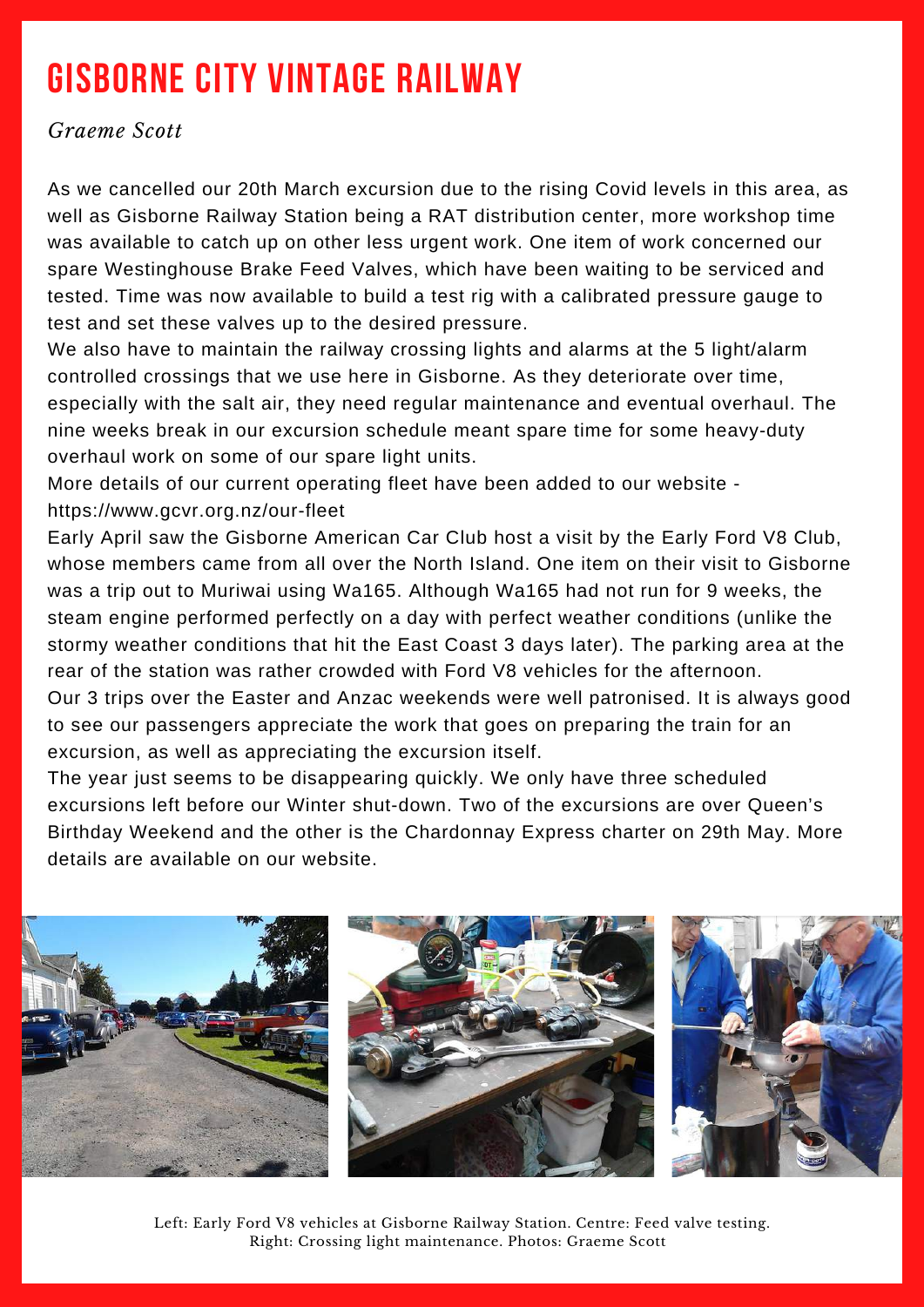# **WHANGANUI TRAM LINES**

### *No 8 Autumn 2022*

This quarter has seen Covid restrictions ease a little with a move to 'Orange' just prior to Easter. This certainly helped with numbers of people visiting Whanganui enabling us to hold our very popular combined Tram/Double Decker Bus rides on Easter Sunday and Monday. Thanks again to Neville Gorrie for bringing along his Bus. As a thankyou to Neville, we spent a morning cleaning the Bus inside and out.

It seems like many months since we have had a group book a Tram Experience with us because of Covid restrictions, so on May 10th we were very pleased to see a Group from Tiny Nations Home Based Childcare. After all the beautiful weather we have been having, I guess it was 'Murphys Law' that the weather wasn't that great on the day. However we did get a break and the sun came out and away we went. We loved having them on board and they loved the experience.



Left: The Tiny Nations Home Based Childcare group. Right: The ex Brisbane Tram, known as the "King Kong Tram"as it was used in the 2005 remake of King Kong! Photos: Whanganui Tram Lines

### **OAMARU STEAM AND RAIL**

### *The Oamaru Steam and Rail Digest*

We carried 543 passengers in April, with the DSA running most trains and a little help from B10.

In the workshops, the Husky's motor has been reassembled and is being adjusted. An air leak is being seen to.

12 sleepers have been replaced near the Arun St crossing.

25 metres of our water supply pipe were replaced.

The roof of the Guard's Van is being professionally replaced with butynol supplied by Ardex. OSR members have been cutting out and replacing a couple of small patches of roof that had deteriorated over the years, but overall it is in good shape.

Luke Paisley and Matthew Harris will be sitting their Steam Driver qualifications shortly, which will give Oamaru Steam and Rail a big boost in our ability to field steam crews. Thank you and good luck!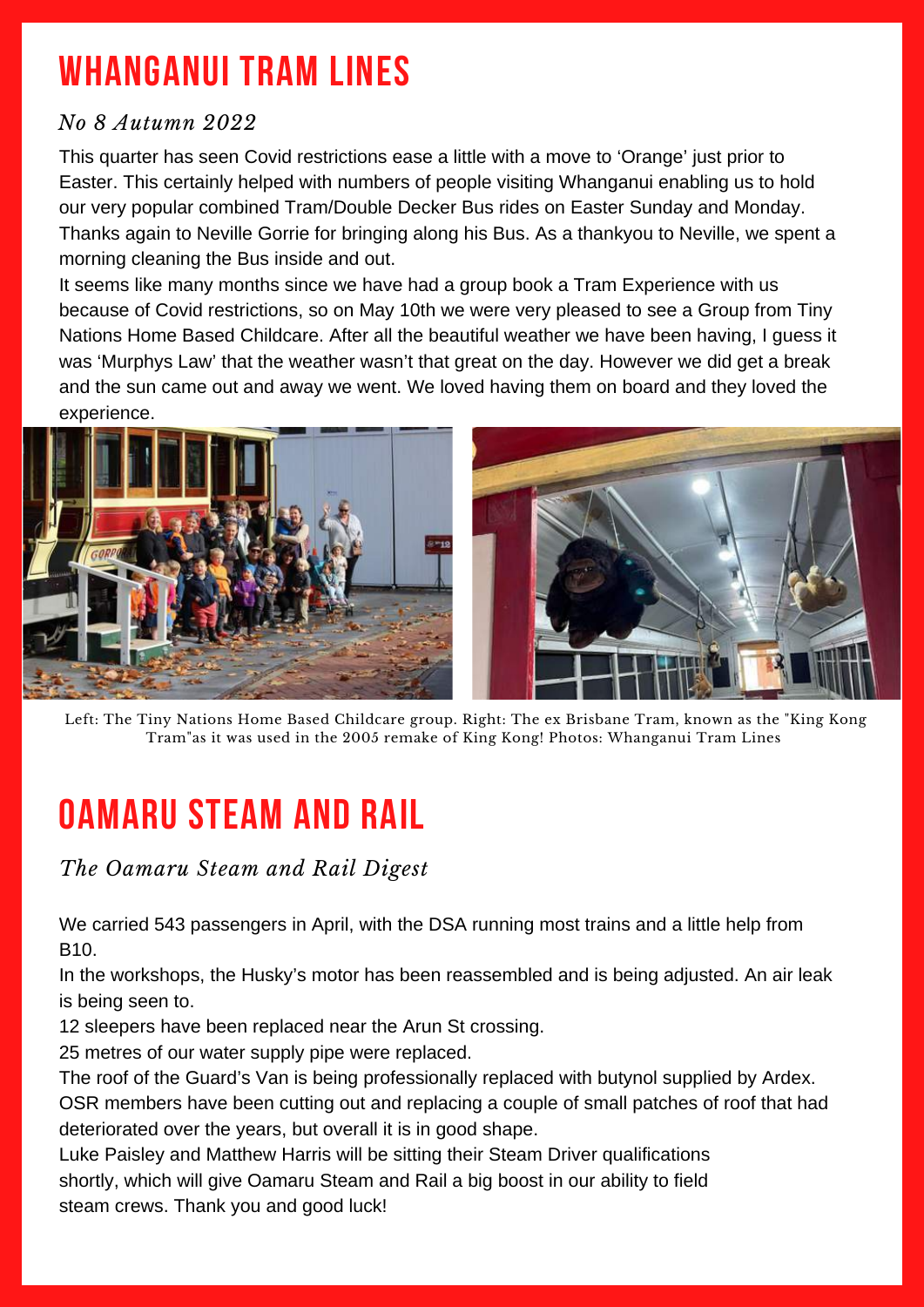# **CANTERBURY RAIL SOCIETY INCORPORATED**

*Branchlines - a pictorial report, photos & captions by Peter Jenkinson*



Top left: Track sets have been laid on the Valley Station loop formation. Top right: The overhaul of carriage A1552 has started. Half of the seat frames have been removed. Some of the exterior classing has also been replaced. Bottom: Part of the turnout to roads 4 & 6 was removed so sleepers under the double turnout could be replaced.

# **TRAMWAY HISTORICAL SOCIETY INCORPORATED**

### *Ferrymead Tram Tracts*

Spotted on the TradeMe auction website was this old Dunedin Tram motor. A MV105BW model. It is likely that was used in one of the Takapuna rebuilt trailers that ran in Dunedin as fleet 63-66. but its origins before this are unclear as it is too new to be from one of the Roslyn 3'6'' trams. Stephen Taylor and Steve Lea made a trip to Middlemarch in Central Otago to pick up the prized exhibit! However I do think it should be retained in its present state to represent the repurposing of a piece of tramway equipment after it had been sold by the Dunedin City Corp Tramways. The same as a Tram bach etc.



Left: Steve in Central Otago after picking up the motor. Photo- Stephen Taylor. Right: unloading the motor. Photo- Alex Hunter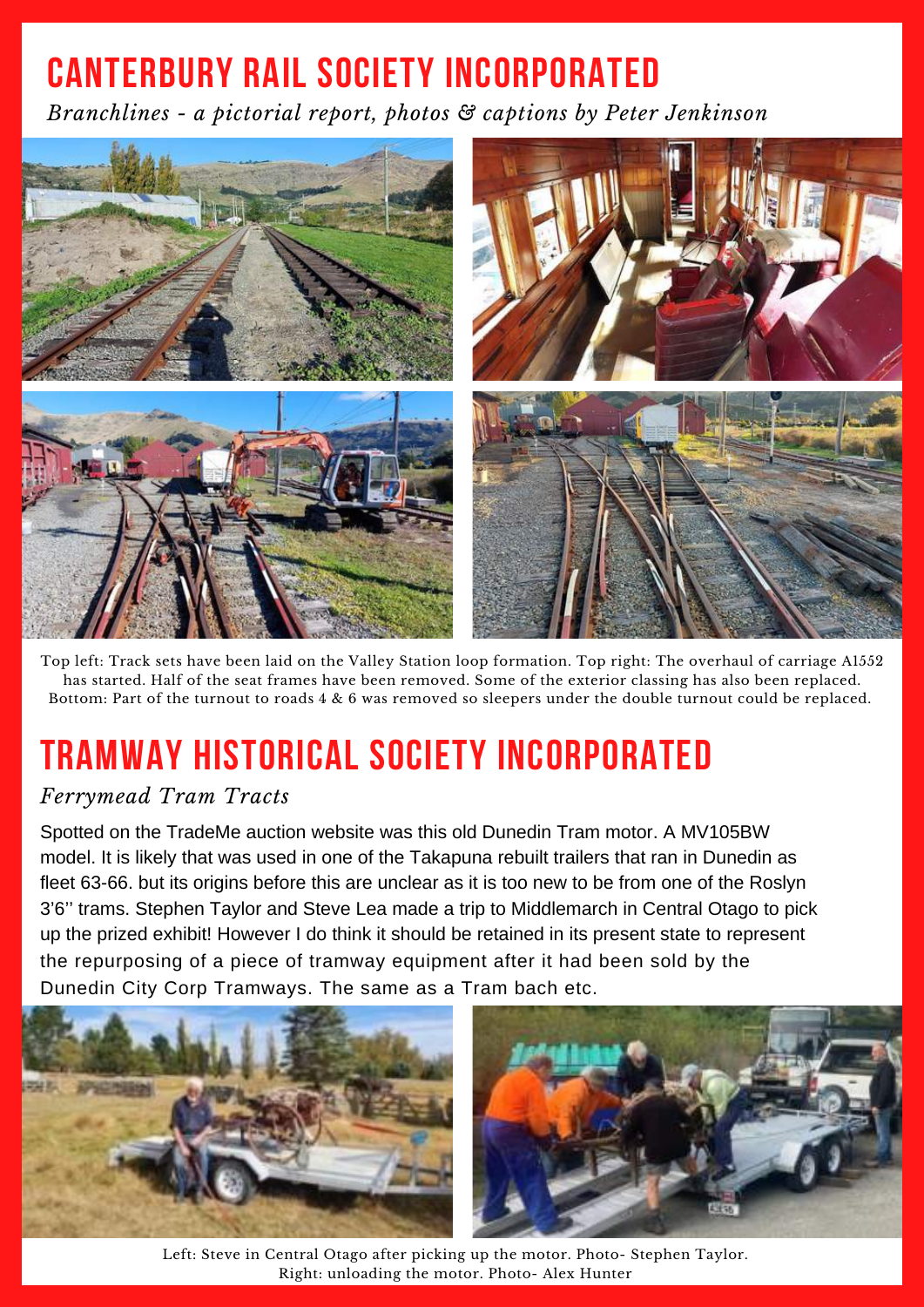# **BUSH TRAMWAY CLUB**

### *Pukemiro Junction - The Glen Afton Line*

This gives access to the dump & has a lot of heavy traffic across it. A working bee was held on 6/3 & the main job was to remove the rails from the area where they wanted to extend the concrete area of the crossing. This meant the removal of 6 track sets, dismantle them, then shift the rails after they were numbered with their position. -

We got started at approx. 9.00am on the Saturday although Pete C & John S were already up there & busy. We took up 40 new sleepers & assorted track fittings & got stuck into laying out the new sleepers. By the end of the day, we had most of the rails in place & a large area spiked down. The next day, we continued spiking the rails to the sleepers & got two replacement rails to replace the rather bent ones. One of the rails needed 50mm cutting off it & then a new fishplate bolt hole creating in the rail. We completed the job around lunch time. Those who helped with this job were Pete C, John S, Ian B, Trev W, Dave M, Maarten R, Bill R-W, Colin J & others. Thanks to you all. We made extremely good progress for a group of "older members" but not to the stage of the builders of railways in USA where they regularly laid 1 mile of track a day!! For the record, we installed 48 sleepers, 8 rails two of which were replacements from the originals, 20 fishplates, 8 track screws and 184 track spikes.







Top left: Early work lifting the old track. Photo- T. Willmot. Top right: The new track at the crossing. Photo- P. Cairncross. Bottom: The finished, concreted job. Photo- P. Cairncross.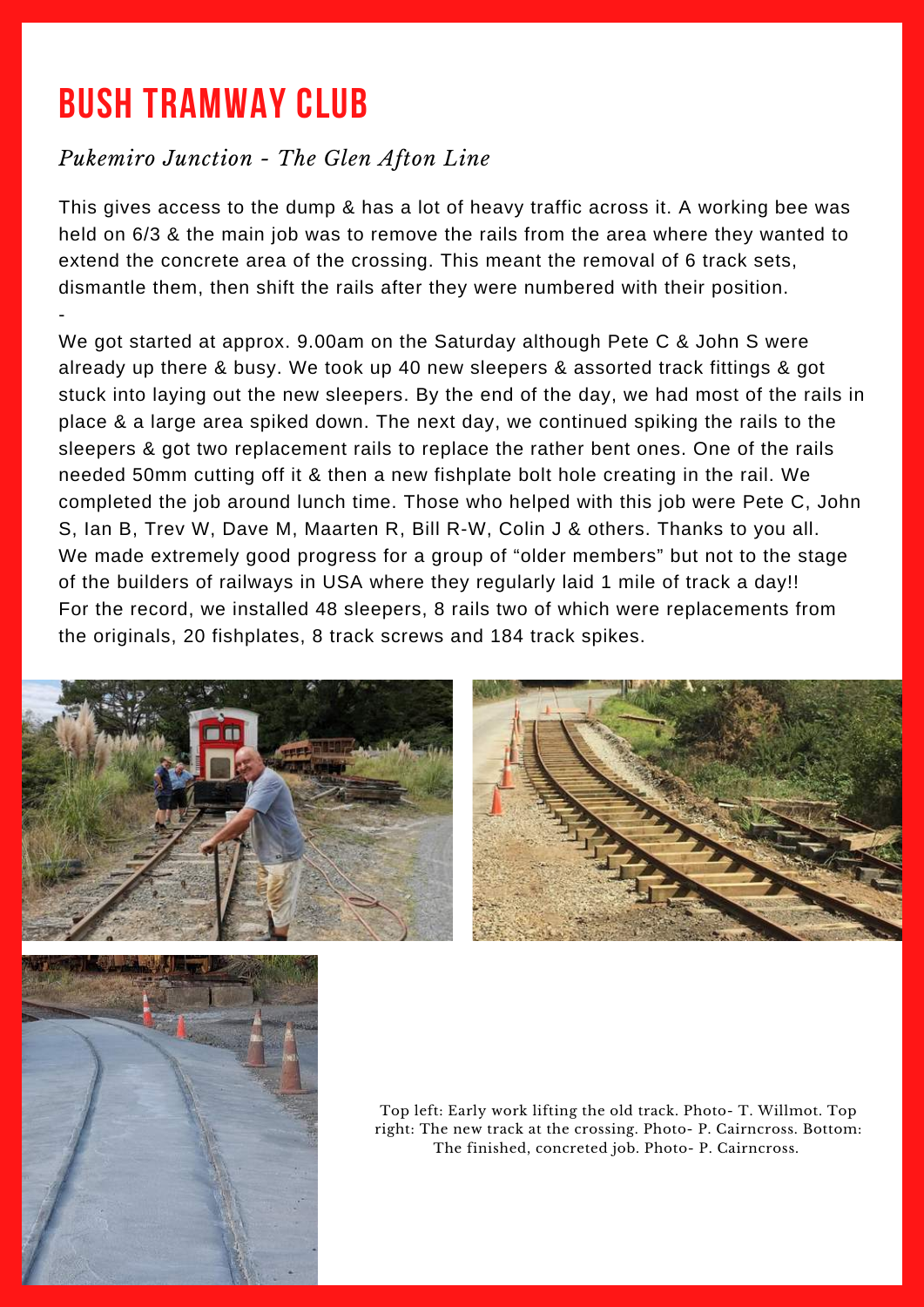# **WAITARA RAILWAY PRESEVATION SOCIETY INC.**

*Price 222 out on a test run. Photo: John Churchouse*



# **DIESEL TRACTION GROUP**

### *Facebook, 22 May*

Today the last major components were refitted to De511's engine. These included the water outlet rail and the two exhausts. A few smaller items remain to be completed but a startup is imminent. Watch this space!



Left: Short branch exhaust and water outlet rail assembled. Right: Final assembly completed. Photos: DTG Facebook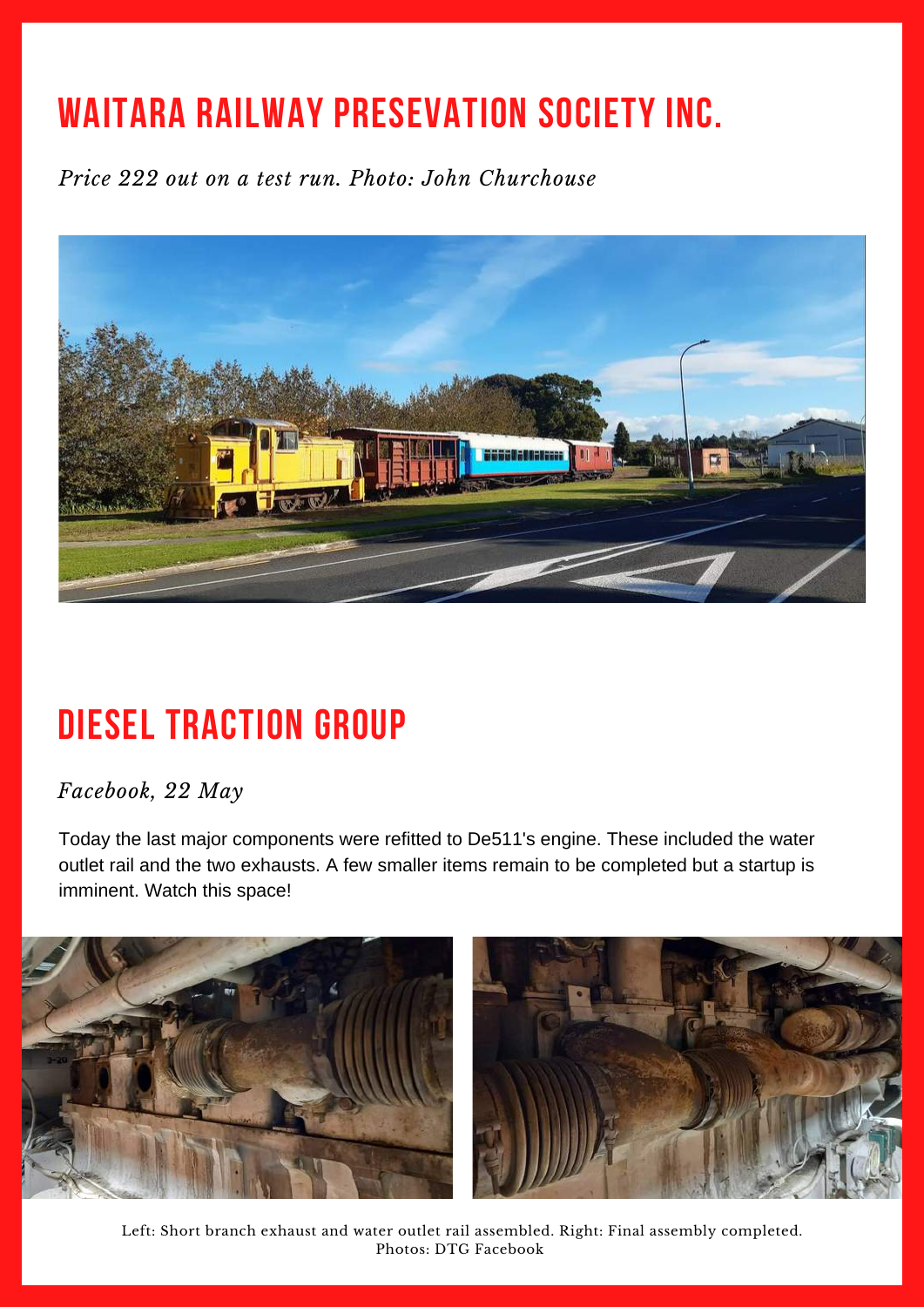### **TRAMLINES**

### *Newsletter of The Wellington Tramway Museum Inc. May-June 2022*

#### April Passenger Numbers

Well, what a month it was in April. The opening of the new Transmission Gully Motorway, two Holiday Weekends and fine weather certainly brought the crowds out to Queen Elizabeth Park and the Tramway. Our "Tramsmission Gully" advertising promotion on Newstalk ZB and regular updates on our Facebook page are probably other factors.

On the first weekend of the new motorway, there were 780 journeys on our trams and the following weekend saw another 379. Things really got busy at Easter with 1,375 journeys over the 4 days and to top it off ANZAC Weekend saw further 1,045 journeys. Add onto that 118 from Charters and 112 from Saturday 30 April means the public made 3,891 journeys on our trams in April.

To summarise, April 2022 can probably go down in the records as the most successful month for the Tramway Museum in a long time, if not ever, in both passenger numbers and gross revenue.

A big thank you goes to all members who assisted in operations over the month. It was certainly very busy for the drivers and kiosk staff. A big thank you also goes to Denys Peck who had to try and keep the kiosk stocked. On at least two occasions, 11 cartons of ice cream were required to replace stock that had been sold over the weekend. Thanks too to the members who kept the trams and track operational.

#### Car Club Visit

On the Sunday of ANZAC Weekend, Kevin Wright noticed several old American cars and their owners at the beach enjoying a picnic. He invited them to call in at the Tramway before they left and have a photo shoot and a tram ride. The answer was "Yes: and the result was these photos and 40 tram rides.



Left: American cars visit, 24 April, Photo: Kevin Wright, Right: Traffic congestion in Queen Elizabeth Park on Saturday 2nd April - the first Saturday after the opening of the Transmission Gully Motorway. Photo: Russell Jenkins.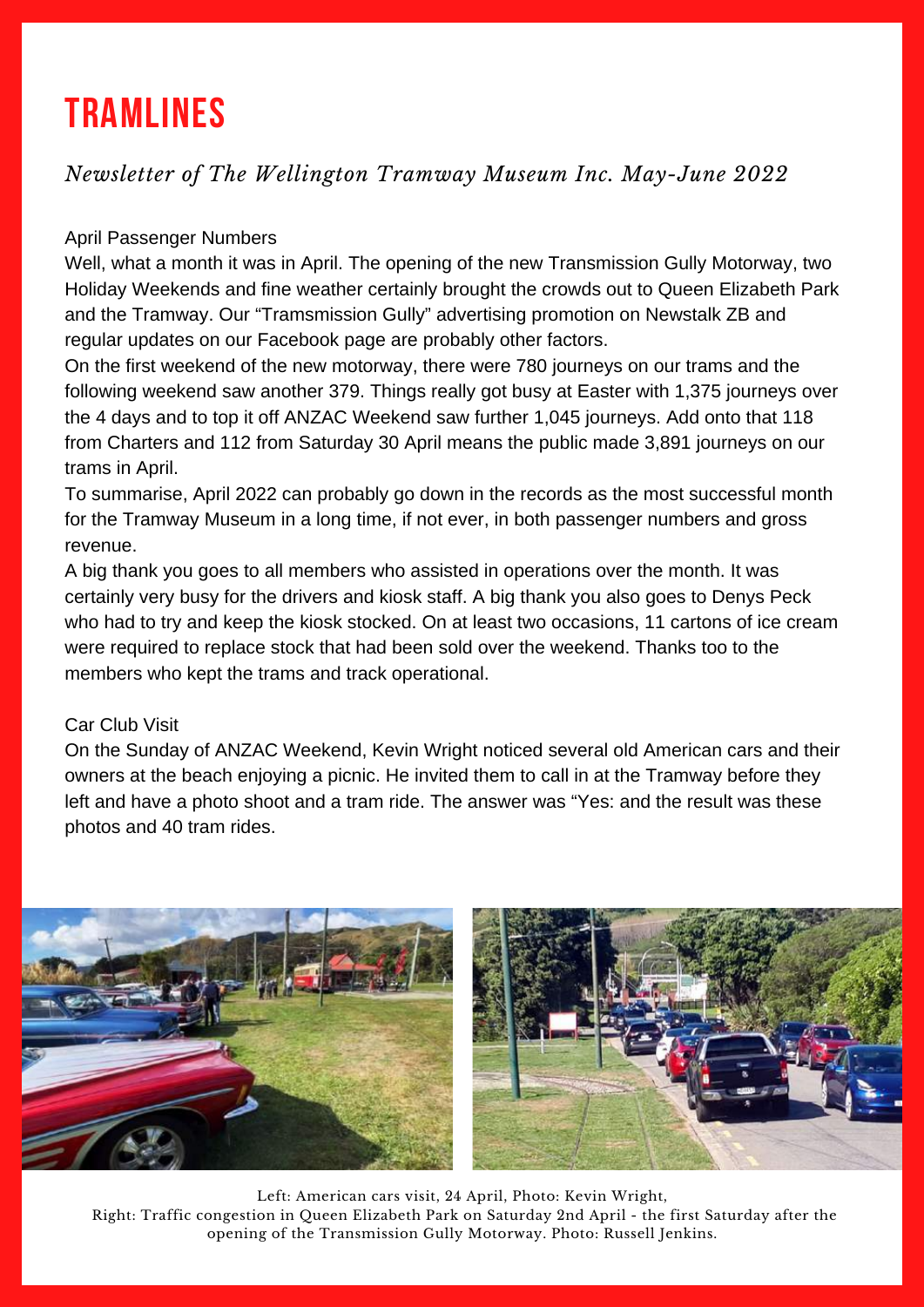### **PLEASANT POINT MUSEUM & RAILWAY**

-

*Talking Point June 2022 - Bryan Blanchard and Pleasant Point Museum & Railway Facebook*

The working bees continue at the museum site, keeping the site clean and tidy. A wood splitting gang keeps some of our members busy and it is then stacked to dry out, ready to be used by our 2 steam locomotives. Our meeting room's revamp is just about finished. It's been a big job, with Stewart Frew in control with help when needed. Next job there is new curtains we have purchased and to be made up by Norma Bartrum and installed by us.

We hear that tour parties are just about on the move again, and we will be included in a few of their visits round New Zealand and to our museum.

Our next special steam days are in June - Sunday & Monday, 5th & 6th with our 1922, Ab699 from 11am to the last train at 3pm. The next one on Saturday & Sunday, June the 25th & 26th, again from 11am to the last train at 3pm. We will be using our 1878 steam locomotive, D16. These two days with be a special "Kiwi the Engine & Friends" steaming days replacing this years cancelled Easter operations, due to the Covid-19 Pandemic. The 1925, Ford Model T Rail Car with be also operating during those 4 days.

When timber items have been out in all weathers and partly in the ground for 100+ years bad things happen to it.

On the 20th May 2022 we remove our home signal at Keanes Crossing. As you can see it sort of fell apart as it was lowered. It is to be restored to working order. No date or time span for this work to be carried out. This signal post was once the north home signal in Timaru.



Photos: Left & Centre - Bill Nobel. RIght - Donald Goodman